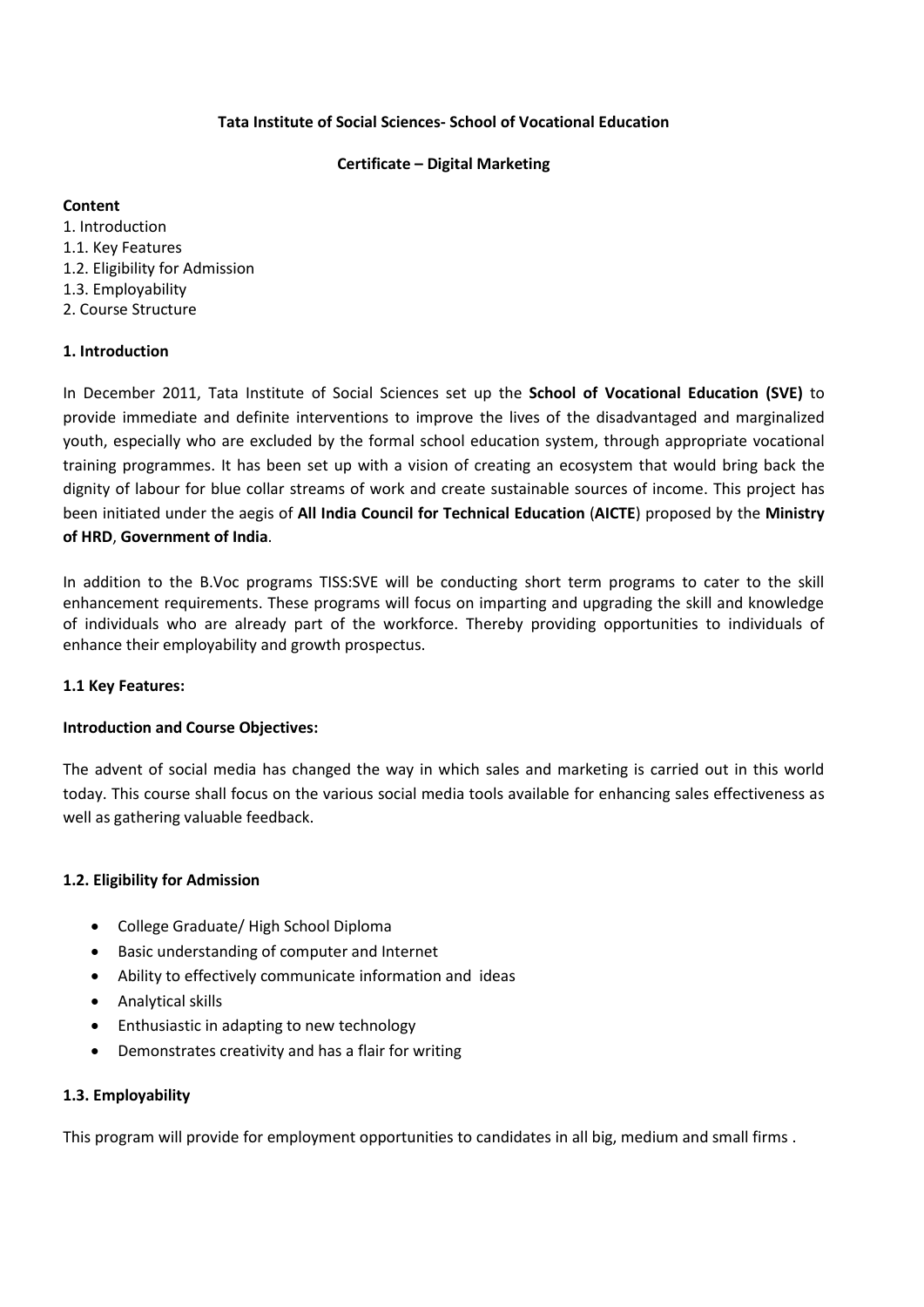### **2. Course Structure**

**Course Duration-**The course would be for a total duration of approx 120 hours and can be conducted full time, in evening classes or weekend classes.

### **3. Examination and Assessment**

Students will be assessed on project work and a written examination that will be conducted at the end of the course

## **Syllabus for Certificate in Digital Marketing**

## **Introduction:**

This course will equip the participant with the tools to conduct an effective social media marketing campaign by using multiple social media platforms.

### **Main Concepts:**

Using Social Media for marketing.

### **Learning Objectives:**

- Define social media; identify its key characteristics and different types.
- Assess the behavior of customers by their online activity and their response over organization's social media activity.
- Plan social media campaigns to supplement other marketing initiatives.
- Join and promote online communities that involve customers in idea generation, feedback and endorsement.
- Create engaging account profiles on Twitter, Facebook, Linkedin, YouTube etc.
- Produce compelling content in the form of blogs/articles, comments, and competitions to increase brand's presence and engaging the fan/follower base.

### **Course Content:**

- 1. Introduction to Social Media
- 2. Fundamentals of Facebook, Twitter, LinkedIn
- 3. Developing Content for web
- 4. Reporting and analytics for social accounts
- 5. Online PR and Brand Reputation
- 6. Strategic Integration of Social Media into Marketing Plan
- 7. Future Digital Trends